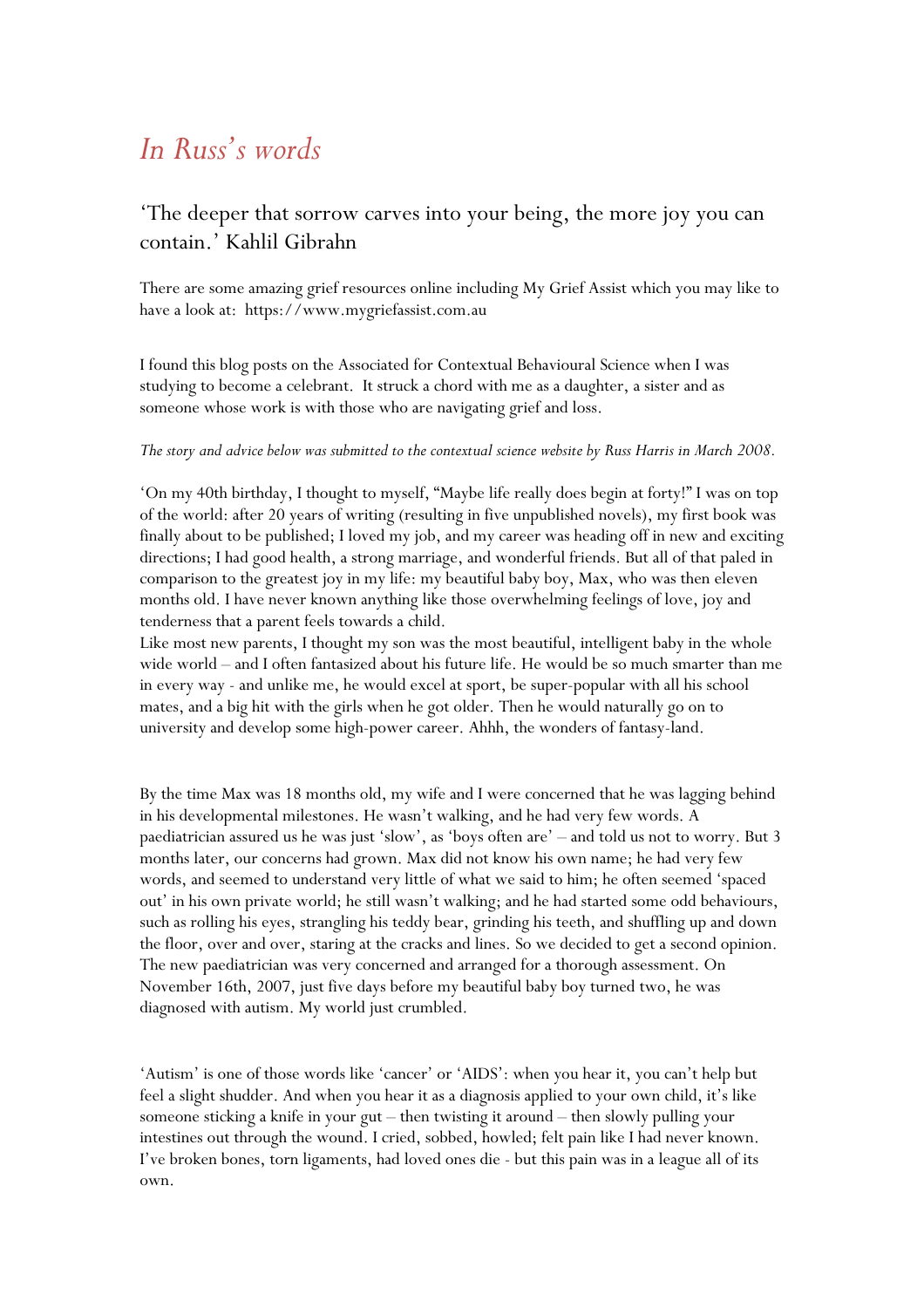The word grief comes from the Old French grève, meaning a heavy burden. People often talk about 'grief' as if it's a feeling – but it's more helpful to think of grief as a process in which one experiences many painful feelings related to loss. Elisabeth Kubler-Ross is justly famous for writing about the 5 stages of grief: Denial, Anger, Bargaining, Depression, Acceptance. However, she never intended this to be a definitive sequential classification of the grief process. Just before she died, she wrote that these stages:

"Were never meant to help tuck messy emotions into neat packages. They are responses to loss that many people have, but there is not a typical response to loss, as there is no typical loss. Our grieving is as individual as our lives." It's important to keep that in mind. I am going to be talking here in generalities; nothing I say will fit all people in all situations.

So what is the ACT take on grief? Well:

#### **1. Accept what you are feeling**.

You may feel anything from shock to guilt to sorrow to anger to despair and hopelessness. Of course in some situations, you may also feel relief – for example, when someone has died peacefully after a long period of extreme suffering. Whatever these feelings are: notice them, name them, breathe into them, and make room for them.

2. Accept that at times you will be overwhelmed.

In the early stages of grief, those painful feelings are often like a tidal wave; they rise up and bowl you over and carry you away. Often this will happen before you are aware of it. And that's okay. There's a time and a place for just allowing this to happen; to let yourself be engulfed by the wave. The good thing is, that wave will never actually drown you - even though it feels like it will. And you can always take the observer perspective: ie 'take a step back' and observe yourself feeling overwhelmed. This will let you 'see' that the waves may knock you around but they cannot harm you.

#### **3. Learn to anchor yourself.**

Over time, the waves start to reduce in size. They're still big, but they're no longer tidal waves. Sometimes they'll knock you over. Sometimes they won't. To anchor yourself when these waves hit, you can practice a very broad focus mindfulness exercise: notice where you are & what you're doing; notice what you can see, hear, and touch; notice what you are feeling and see if you can name it. Maintain a broad awareness of your surroundings, your actions, and your feelings simultaneously – and this will usually keep you grounded, until the wave subsides.

#### **4. Connect with your values.**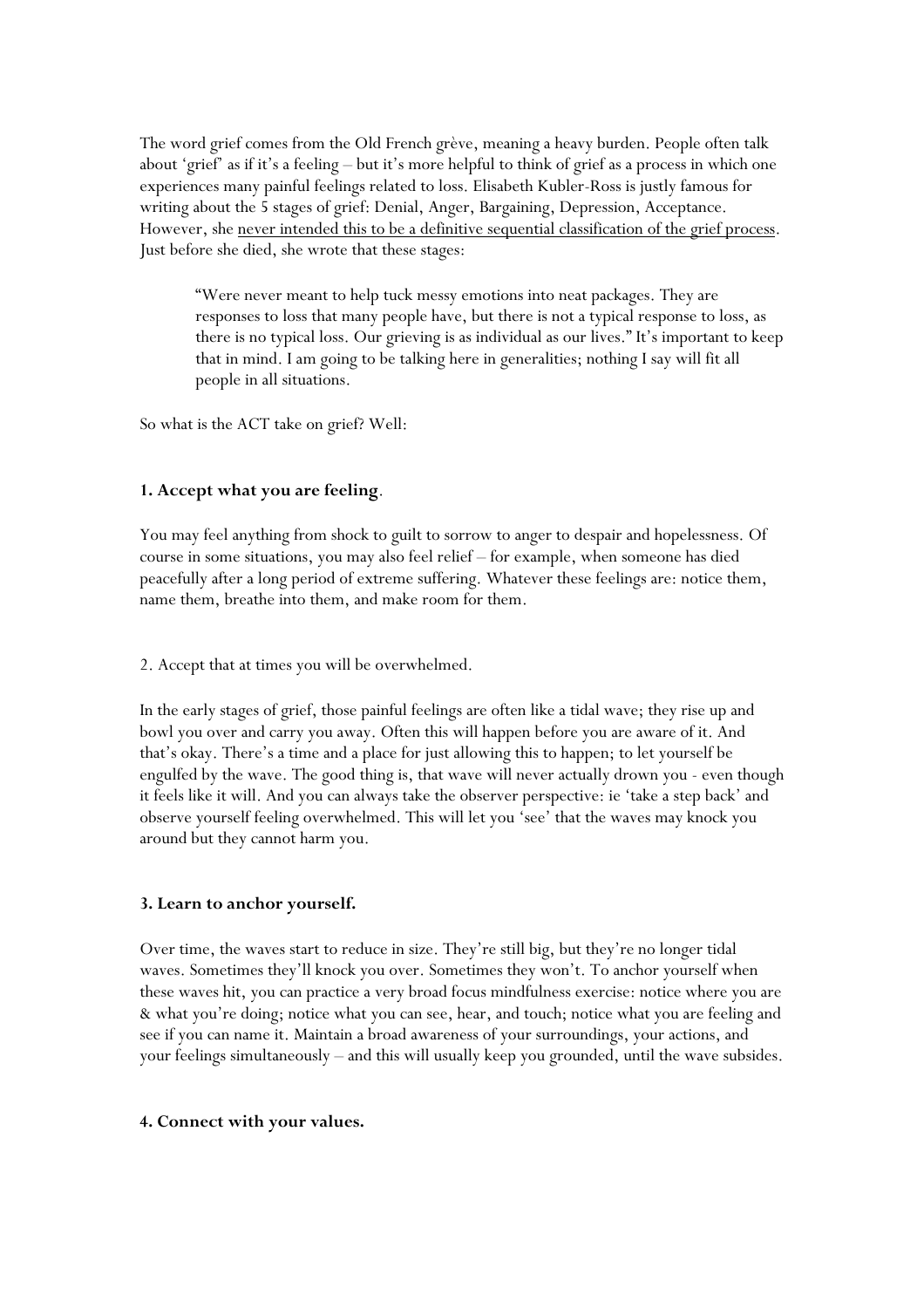What do these feelings tell you about what is important to you? What do they reveal to you about your on heart?

#### **5. Here's a powerful question for anyone grieving:**

Suppose you could have a choice. Option one, you never have to have these painful feelings ever again - but it means you never get to love or care about anyone or anything. Option two, you get to love and care about all sorts of people and things – but when you lose what you care about, you will feel intense pain.

Which option would you choose?

#### **6. Develop self-compassion.**

Be kind to yourself. If someone you loved was suffering, what sort of kind, loving things would you say and do for them? Try talking to yourself and caring for yourself in this manner.

#### **7. Be on the alert for unhelpful stories.**

Common ones include: The 'My life is over' story; he 'I'll never get over this' story; the 'I can't bear it' story; and the 'It's my fault' story.

Also watch out for the 'Should have done this/ shouldn't have done that' story, which can easily grow to epic proportions. Other lifeless stories include anything that begins with the words 'If only' and anything that contains the word 'unfair'. (It's true that life is unfair, but there's no vitality in buying into that story). At times these stories will hook you up and reel you in; you can't avoid that. But once you realise it, you can unhook yourself by naming the stories, thanking your mind, and letting them go.

#### **8. Find vitality within your pain.**

Your grief tells you two very important things: a) you're still alive, and b) you have a heart. Tune into your heart: connect with your values and carry on with your life, doing the things that are important. And take your grief with you, carrying it gently and carefully, as if it were a child in your arms.

#### **9. Consider how you can grow from this experience.**

What might you learn about forgiveness, compassion, letting go, acceptance? How might your own experience benefit others that you care about?

Do you notice your heart opening towards others? Kelly Wilson, one of the founders of ACT, talks about how your own suffering in life enables you to develop an 'emotional stethoscope' with which you can clearly listen in to the pain in others' hearts.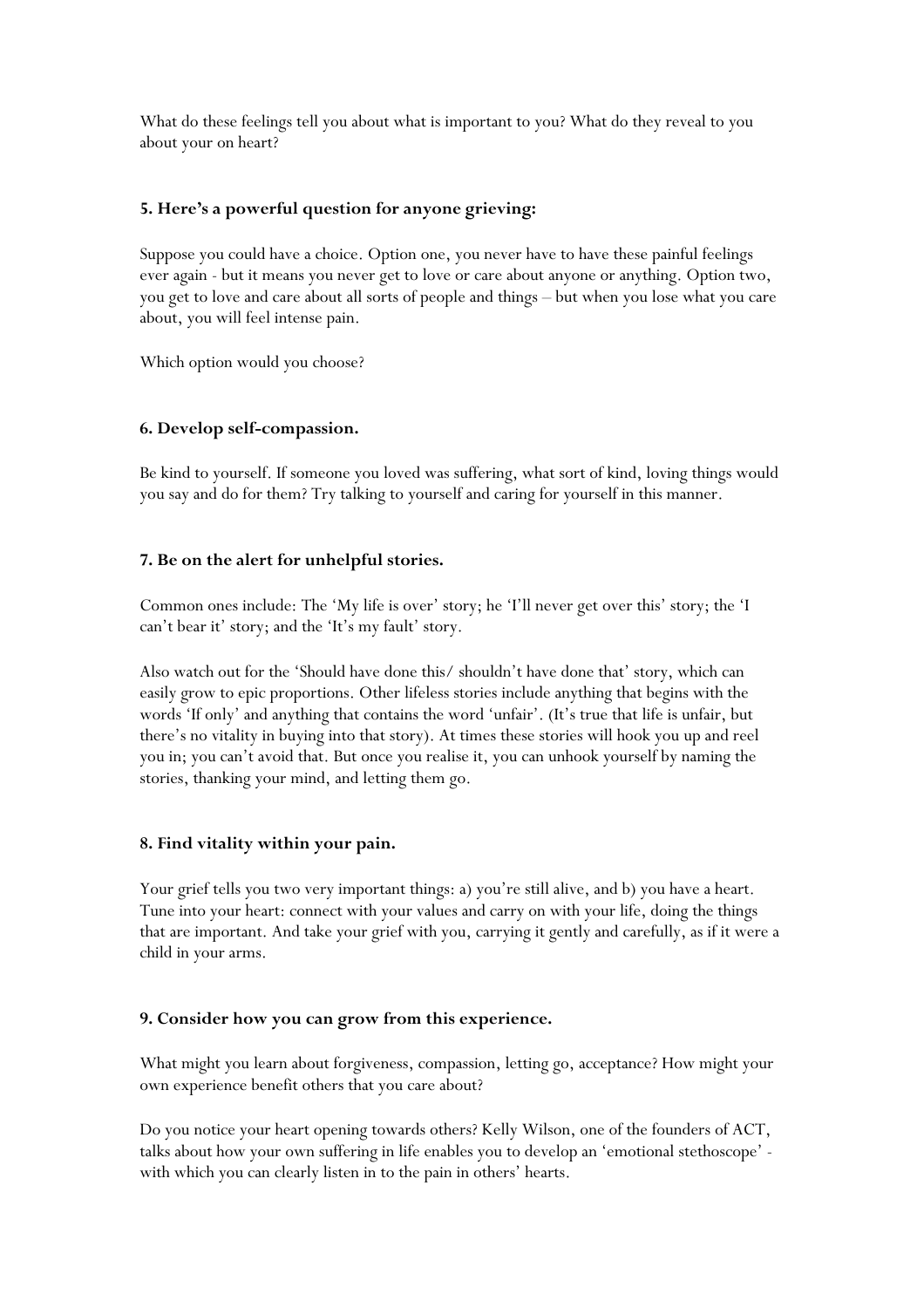#### **10. In many situations, a grief ritual is useful**.

Make a time and place in which to feel your pain fully: to open up, and embrace it, and let it be. When dealing with the loss of a loved one, this might be a regular ritual that goes on for weeks or months; you can make it as simple or elaborate as you like – with candles, photos, prayers etc.

#### **11. Remember the ancient saying, "This too shall pass**."

Remind yourself of this, when the waves are pounding against you. Over time, the waves will get smaller, and the intervals between them will grow longer. (Although even years later, tidal waves can suddenly appear, taking you by surprise.)

#### **12. Take it easy; rest up; take the pressure off.**

Grief consumes energy so you'll often need to cut back on what you do, for a while. But that doesn't mean giving up on life. Keep acting on your values – just scale down the effort so you look after yourself adequately.

### **13. While acknowledging what you have lost, also make sure to appreciate what you still have.**

I can't claim to have followed these guidelines perfectly in the last two months.

Sometimes I ran away from my pain - tried to distract myself by going to movies, or wolfing down double-coated chocolate Tim-Tams by the packet-ful. This didn't work very well though (and I gained a few kilograms of lard).

At other times I fused with some pretty horrible stories, as my mind conjured up stark gloomy images of Max's future: my little boy - impaired, disabled, rejected; an outcast of society. Ahhh, the horrors of fantasy-land. At times I got completely consumed in my anger at the unfairness of life. And at times I took out all my pent-up angst on my wife – as if she didn't have enough to cope with already.

One of the biggest mistakes I made was not paying enough attention to **point 12**, taking it easy. I went ahead with an ACT workshop in Melbourne about a week after Max's diagnosis – and barely got through it. In retrospect, I should have cancelled it. I spent the entire two days fighting back tears, and was exhausted afterwards.

However, having said all that, I have pretty much followed these guidelines a lot of the time, and now I am mostly in the acceptance stage. The waves are smaller, and sometimes disappear for days at a time. (Although they can quickly resurface when I see him alongside kids of his own age, and my mind starts comparing and judging.)